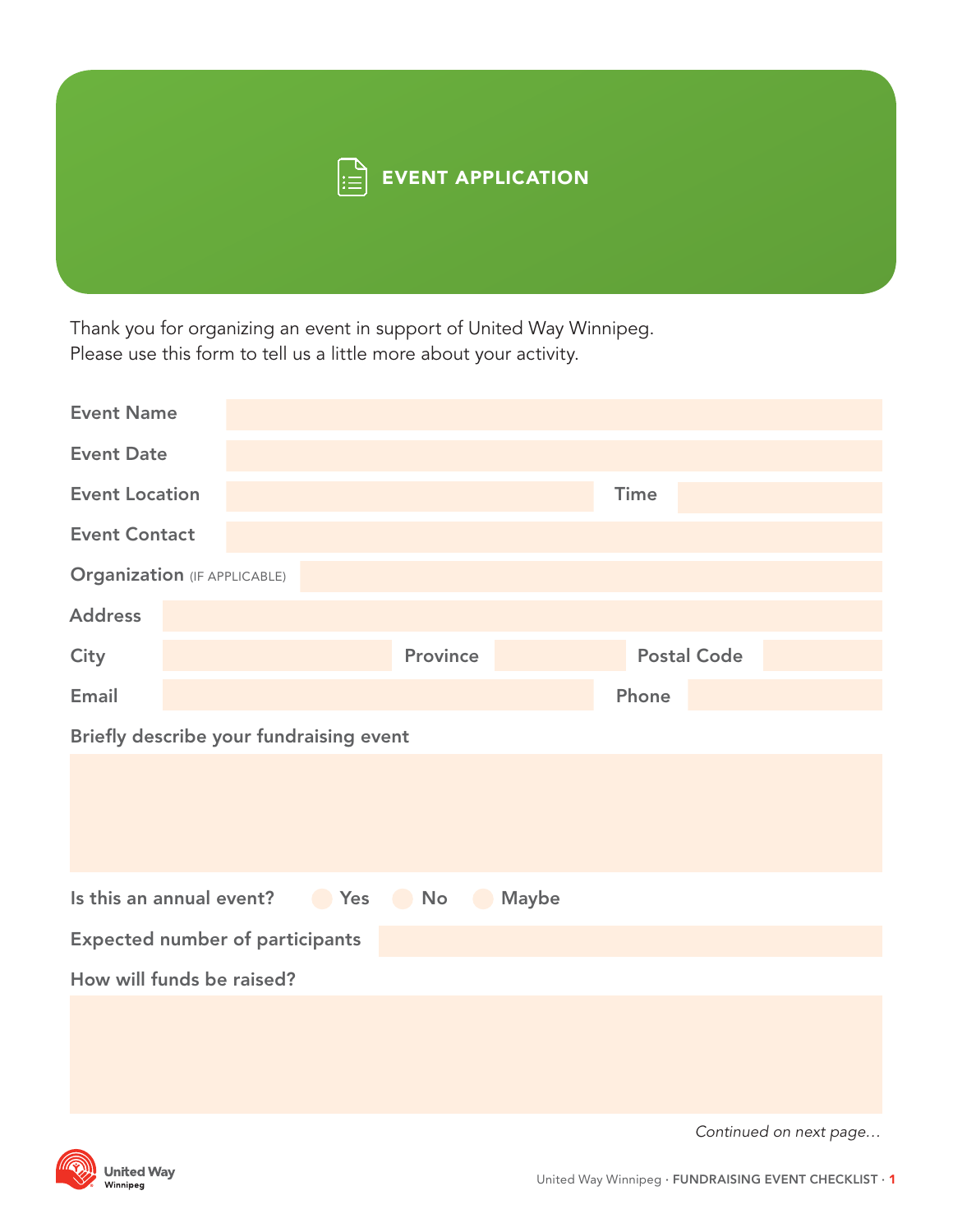|                                                                                                                                                     | <b>EVENT APPLICATION</b> |                               |  |  |  |  |  |  |
|-----------------------------------------------------------------------------------------------------------------------------------------------------|--------------------------|-------------------------------|--|--|--|--|--|--|
| <b>Estimated total donation to United Way Winnipeg</b>                                                                                              |                          |                               |  |  |  |  |  |  |
| <b>PROMOTIONAL MATERIALS</b>                                                                                                                        |                          |                               |  |  |  |  |  |  |
| If your event is approved, we can provide support materials.<br>Please indicate which items you are interested in.                                  |                          |                               |  |  |  |  |  |  |
| <b>Banners and Signs</b>                                                                                                                            | <b>Stickers</b>          |                               |  |  |  |  |  |  |
| <b>Coin Box</b>                                                                                                                                     | <b>Temporary Tattoos</b> | <b>Letter of Confirmation</b> |  |  |  |  |  |  |
| <b>PUBLICITY INFORMATION</b><br>Are you planning on promoting this event to the public? Pres<br>Please describe how the event will be publicized:   |                          |                               |  |  |  |  |  |  |
|                                                                                                                                                     |                          |                               |  |  |  |  |  |  |
| Will you be seeking approval to use the United Way Winnipeg<br>name and/or logo in any of your promotional materials? Pres PNo                      |                          |                               |  |  |  |  |  |  |
| Do you expect to involve the media? Pres No                                                                                                         |                          |                               |  |  |  |  |  |  |
| All promotional material bearing the United Way Winnipeg name and/or logo<br>must be sent to us for approval in advance of distribution or display. |                          |                               |  |  |  |  |  |  |
| Will your event require an online fundraising page<br>from our online peer-to-peer platform?                                                        | <b>Participal Yes</b>    | No                            |  |  |  |  |  |  |



Continued on next page…